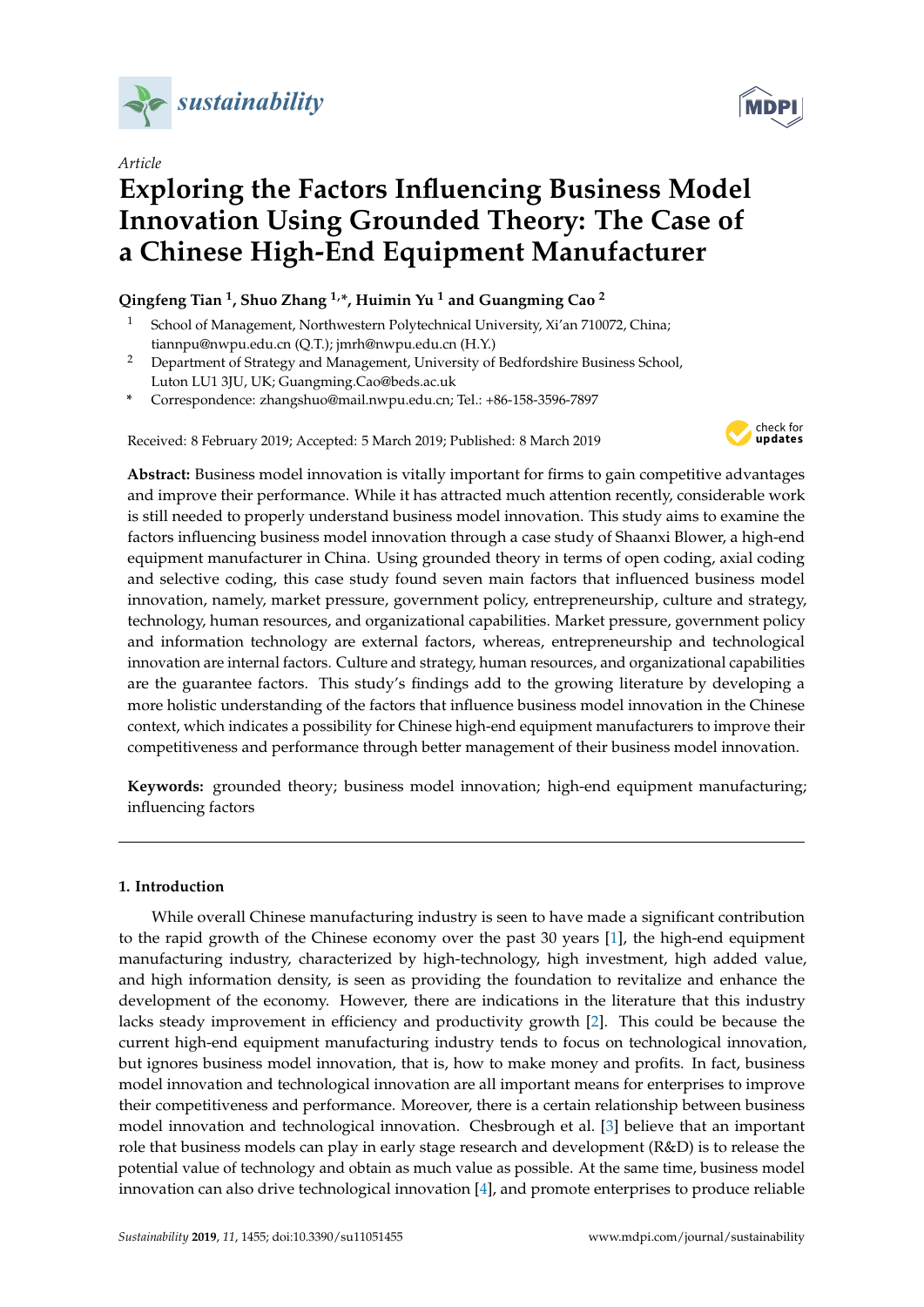products to gain competitive advantage. In an effort to enhance the international competitiveness of Chinese firms, the Chinese Ministry of Industry and Information Technology emphasized at the "China Development Forum (CDF)" that the development of strategic emerging industries must insist on taking business model innovation as a powerful driving force. This echoes the observation made by Drucker (2004) that "competition among enterprises today is not competition between products, but between business models."

While business models are generally concerned with firm-level value creation and capture [5–8], business model innovation can be defined as "designed, novel, non-trivial changes to the key elements of a firm's business model and/or the architecture linking these elements" [9]. Thus, business model innovation is seen as a new way of value creation to allow a firm to improve its performance and acquire core competitiveness [5,10]. Despite being regarded as a crucial organizational competence [11] and having attracted much academic attention of late [5,9], business model innovation remains to be properly studied [7,12]. A recent literature review indicated that it still "has gaps with respect to the identification of antecedent conditions, contingencies, and outcomes" [9]. In an attempt to advance our understanding of business model innovation, this study aims to examine the following research question: what are the key factors that influence business model innovation in the context of high-end equipment manufacturing in China?

Whilst existing studies have suggested that business model innovation can be affected by numerous factors [13–16], such as technology [17], strategic orientation [18], and corporate social capital [19], research on the internal and external antecedents of business model innovation has not yet been sufficiently investigated [9] as limited knowledge exists about the enablers of business model innovation [11]. Moreover, past authors have often examined the influencing factors discretely, which fails to capture the complex nature of business model innovation, which involves multiple interrelated factors [7,8,11]. Furthermore, although China is now the world's second largest economy, there have been few attempts to examine the practice of business model innovation in the context of the Chinese high-end equipment manufacturing industry.

This study addressed the above research gaps by further examining the factors that influence business model innovation through a case study of Shaanxi Blower, a leading Chinese high-end equipment manufacturing group in business model innovation. Using grounded theory in terms of open coding, axial coding and selective coding, this study explored the factors influencing Shaanxi Blower's business model innovation. In doing so, this study seeks to contribute new work on an under-researched phenomenon [7,9,11,12]. First, based on an in-depth understanding of a single case, this study adds to the existing knowledge base by developing a more holistic understanding of the complex nature of how business model innovation is affected by multiple internal and external factors in a Chinese context. Second, this study provides additional empirical evidence in support of the findings of existing research on business model innovation by extending their generalizability to the Chinese manufacturing context. Third, the present study's findings indicate a possibility for Chinese high-end equipment manufacturers to improve their competitiveness and performance through better management of their business model innovation.

The next section presents the study's overview of the theoretical underpinnings of its main concepts. Then, the research design is discussed including the research method, case selection, and data acquisition, followed by the detailed data analysis and presentation of results. Finally, theoretical and managerial implications, study limitations, and directions for future research are provided.

#### **2. Literature Review**

#### *2.1. Business Model and Business Model Innovation*

Scholars have different definitions and understandings of business models from different research fields and perspectives. Business models are concerned with not only how companies make money [20] and how to obtain revenue and profits [21], but also how they operate to deliver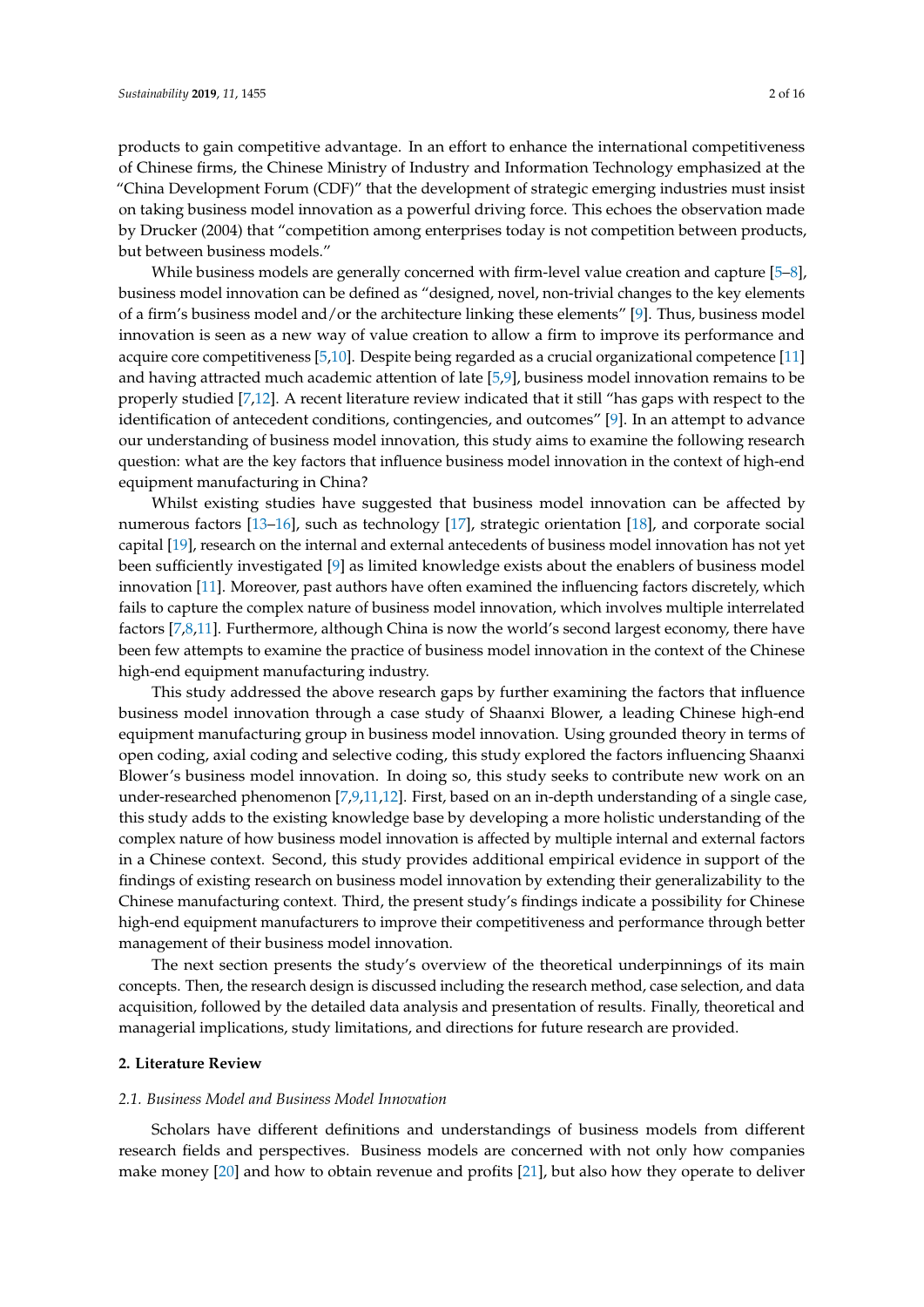value to customers within a reasonable cost [7]. Chesbrough [8] suggested that companies can use their business models to commercialize ideas and technologies, and gain profit by delivering value to their customers. From a resource-based view, George et al. [22] considered a business model as the configuration of organizational resources to generate new profit opportunities. From the perspective of organizational operation, a firm's business model is a description of the entire business process of the firm through the establishment of a value network to meet the demands of its customers and stakeholders [23]. From the perspective of system integration, Amit et al. [24] noted that a business model is a system of interdependent activities that transcends the focal firm and spans its boundaries including transaction structure, transaction content, and transaction governance. Ricart et al. [25] proposed that a business model is an activity system consisting of many interconnected activities including value chain activities, customer choice, product or service selection, etc. Zott et al. [26] suggested that business models emphasize a system-level, holistic approach to explaining how firms "do business". To sum up, researchers appear to have understood this concept from different perspectives such as value proposition, value creation, value delivery and value capture [27]; however, there are no commonly accepted definitions and understanding of what business models are yet [11,26]. Nevertheless, Foss et al. [9], based on a systematic literature review, suggested that researchers now tend to understand business models as the "design or architecture of the value creation, delivery, and capture mechanisms" of a firm [7].

Business model innovation, as an important source of the core competitiveness of enterprises, is a way to create value by discovering new opportunities, new markets, and new profit-making methods, etc. [28]. Business model innovation creates value and captures value for stakeholders by searching new business logic and methods [10]. Mitchell et al. [29] believe that the business model should seek to improve the 5W2H ("who", "what", "when", "why", "where", "how" and "how much" involved in providing customers and end users with products and services) and find an optimal combination. In the study of disruptive innovation, Markides [30] stated that business model innovation is the subversion of the existing business model. Based on the viewpoint of dynamic capabilities, Hana et al. [31] pointed out that the best strategy for small businesses who face difficulties such as technological and organizational change to achieve sustainable competitiveness was to integrate various platform resources and build an omni-channel platform for business model innovation. Based on the value chain perspective, Magretta [32] pointed out that the adjustment of the value chain or the elements of the value chain belonged to business model innovation. Osterwalder [33] proposed that organizations could innovate business models by changing the nine components of the business model, including value proposition, customer relationships, channel access, customer segmentation, key business, core resources, key partners, revenue sources, and cost structure; moreover, Johnson et al. [34] stated that business model innovation could be carried out through the innovation of four elements: customer value proposition, profit model, key resources, and key processes. Despite being regarded as a crucial organizational competence, there is no commonly accepted definition of what business model innovation is. We argue that business model innovation is an important way of gaining sustainable competitiveness through value creation and delivery to the customer.

Nevertheless, research on business model innovation has received increasing attention across various fields including innovation management [5,30,35], strategic management [24,36], and entrepreneurship literature [22,37]. Based on a review of the extant academic literature on business model innovation, Schneider et al. [11] suggested that existing research on business model innovation include three main streams: (1) the prerequisites of conducting business model innovation; (2) the elements and process of business model innovation; and (3) the effects achieved through business model innovation. More recently, Foss et al. [9] conducted a systematic literature review of 150 articles on business model innovation and suggested that four main research streams exist: business model innovation conceptualization, business model innovation as an organizational change process, business model innovation as an outcome, and consequences of business model innovation.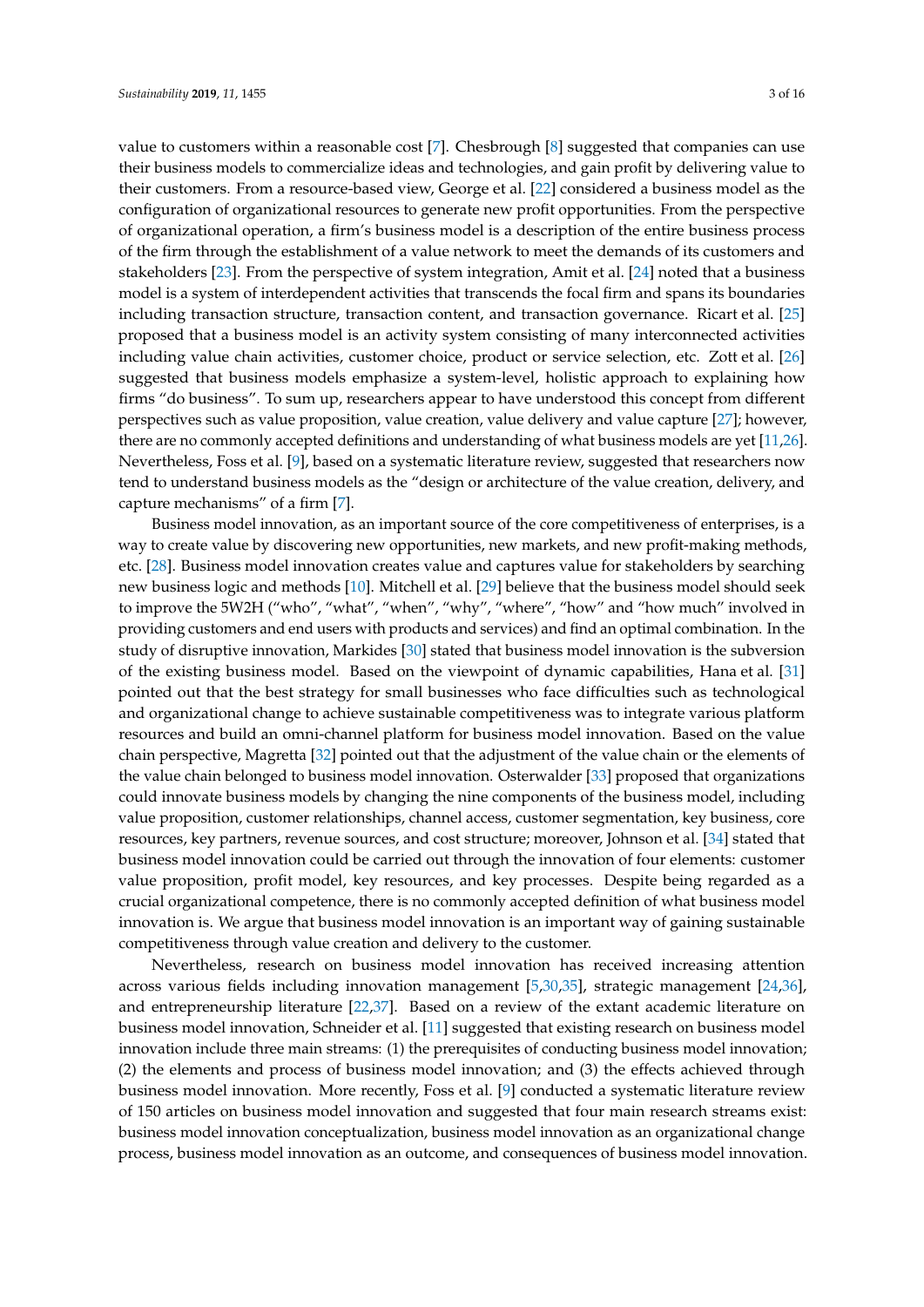Furthermore, they identified a number of research gaps in the business model innovation research, of which one is the study of antecedents of business model innovation.

In short, business model innovation is yet to be further investigated and understood. For this purpose, this study seeks to develop an understanding of the key influencing factors of business model innovation in the context of high-end equipment manufacturing in China. The next section will discuss what factors have been identified by existing studies to affect business model innovation.

#### *2.2. Factors Influencing Business Model Innovation*

A number of factors have been identified to influence business model innovation. First, some studies have described business model innovation as an attempt to seize new opportunities introduced by the advent of, for example, platform technology by biopharmaceutical firms [38], "Internet +" technology in the traditional manufacturing industry [39], or in the context of e-commerce [40]. Second, firms innovate their business models to cope with environmental changes in customer demand, business, competitors and market competition [34], for example, small and medium enterprises (SMEs) in South Korea have innovated their business models as a result of globalization [41]. Third, entrepreneurship and risk-taking are shown to play a positive role in business model innovation based on data collected from 192 manufacturing SMEs [42]. According to the 71 Slovenian SMEs that participated in the study, Andreja et al. [43] believe that the innovativeness of enterprises and business environment can promote business model innovation. Fourth, organizational capabilities such as "dynamic consistency" [44] or "critical capabilities" [45] have been suggested as enabling firms to transform their business models. Additionally, corporate social capital [19], organizational learning [19], organizational inertia [46], and organizational culture [47], have also been found to influence business model innovation.

However, little research exists to examine business model innovation in a Chinese context. Zhang Tieshan et al. [48] suggested that the industrial links in the high-end equipment manufacturing industry could be divided into three phases: front-end, middle-end and back-end. They believed that the application of big data to these links could help business model innovation. Based on the value chain system put forward by Porter, Wang Shengzhou [49] introduced the resource interface and customer interface to build business models including the resource relation, the enterprise operation, and the revenue realization elements. They proposed that the transformation of these three elements could lead to business model innovation in the equipment manufacturing industry. Duan Qingquan [50] pointed out that equipment manufacturers could use the "Internet +" technology to innovate business models by providing value-added services of products, software, and comprehensive system solutions as well as format innovation integrated into the user value chain.

While these studies have conjectured that a few factors could influence business model innovation, they have tended to focus on SMEs and discussed the influencing factors discretely without providing empirical evidence. Thus far, little is known about the factors that influence business model innovation in the Chinese high-end equipment manufacturing industry. Given that this industry plays an important role in revitalizing other Chinese industries, it is central to understanding the factors that influence business model innovation in this industry.

#### **3. Research Design**

#### *3.1. Research Method*

Grounded theory is a systematic inductive methodology involving the construction of theory through analyzing and summarizing data [51]. Grounded theory emphasizes improving the theory by facts and experience and proposes the formation of the theoretical framework through several steps, such as continuously collecting and analyzing data, comparing and supplementing data, summarizing data, refining concepts, developing categories and the relationship among them (Figure 1).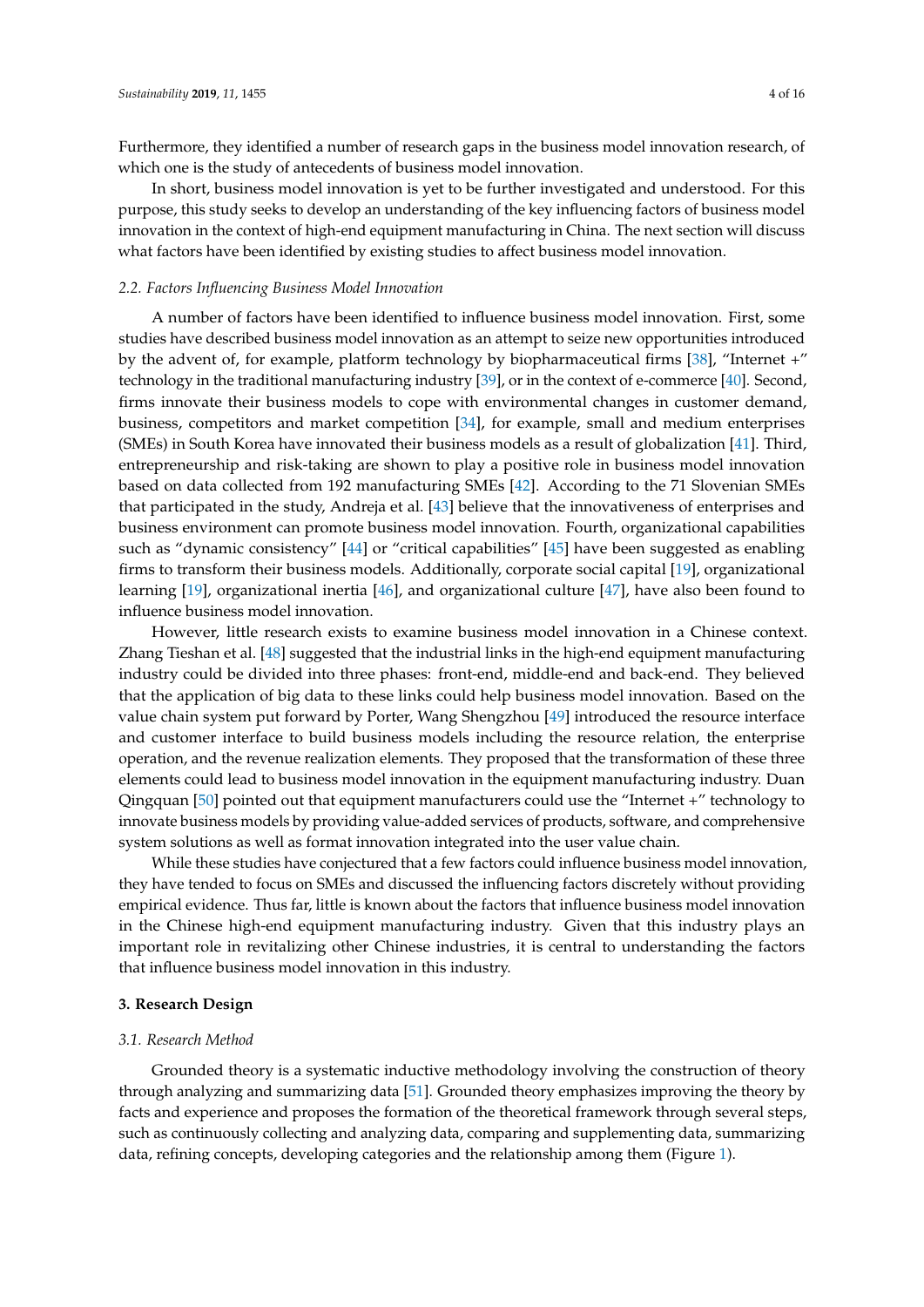

Figure 1. Flow chart of grounded theory (Source: Adapted from Pandit [52]).

The analysis of grounded theory is mainly carried out through three types of coding, namely open coding, axial coding and selective coding. Coding is used to decompose and label the observation records and transcribed interview materials word by word, sentence by sentence, and paragraph by paragraph. It gives a conceptual definition to individual events or phenomena, and gradually conceptualizes and categorizes to develop the relationship between categories until theoretical saturation is reached, before the theory is finally constructed.

Grounded theory has been commonly used in qualitative research. There are four main reasons for choosing grounded theory in this study: (1) there are many factors influencing the business model innovation of high-end equipment manufacturing enterprises, which is difficult to study through traditional hypothesis testing; (2) grounded theory can be used to extract and summarize the empirical data in real life from the bottom up, and then construct and perfect the theory; (3) the influencing factors of business model innovation are yet to be sufficiently examined; and (4) business model innovation is complex and involves multiple interrelated factors. Therefore, grounded theory is suitable for the present study to systematically collect and analyze empirical data to generate conceptual categories, that is, the factors that influence business model innovation in the context of high-end equipment manufacturing in China.

#### *3.2. Case Selection*

Shaanxi Blower, a high-end equipment manufacturing group in China, was selected as a single representative case [53], which is typical of many other Chinese high-end equipment manufacturers and is a single holistic case in the sense that the global nature of business model innovation will be investigated. Shaanxi Blower was founded in 1968 and put into production in 1975. In 1996, it was reorganized from the Shaanxi Blower Factory to the Shaanxi Blower (Group) Co. Ltd. Located in Xi'an China, and currently has 2761 employees. First, Shaanxi Blower has been transformed from a single product supplier to a system solution provider and system service provider in the energy conversion field. Second, it has been transformed from product management to brand management and capital operation. As a result, Shaanxi Blower has successfully formed three major business segments in its continuous transformation such as intensifying its research and development of core technologies, quitting low value-added business, and shifting from selling single blower products to selling overall solutions and services. In addition, through internationalization development practice and the integration of global resources, Shaanxi Blowers has comprehensively developed its core businesses and competitiveness in the areas of, for example, equipment, engineering procurement construction, service, operation, finance and distributed energy. Consequently, it has significantly improved the quality and efficiency of its operation and firm performance year by year. As a leading high-end equipment manufacturer in transforming its business practice, Shaanxi Blower provides an innovative business model for the operation and development of high-end equipment manufacturing enterprises.

Using a single holistic case, this study was not intended for generalization to a larger population; rather, as suggested by Yin [53] and Simon [54], it was expected to be generalizable in the sense that the context and particularity of the case described in this study would allow other Chinese high-end equipment manufacturers to generalize the findings to their own similar contexts.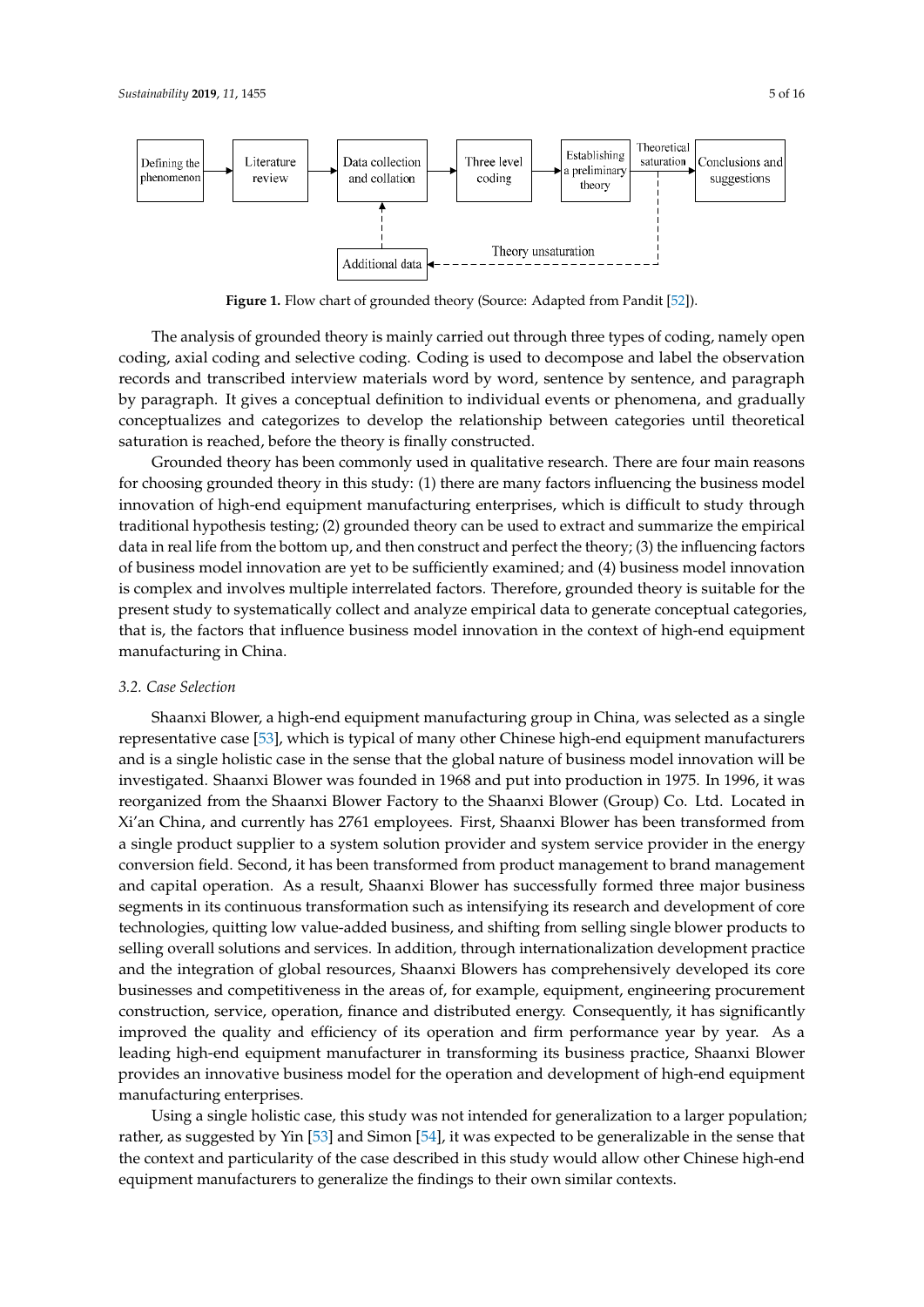#### *3.3. Data Acquisition*

Generally, the data was collected from the enterprise files, relevant documents, field observations, interview records, observation of participation, material evidence, etc. In this research, primary data were collected from several visits to Shaanxi Blower on 15 April 2017, 20 May 2017, and 15 June 2017. We interviewed middle and senior managers who participated in the business model innovation process and designed an interview outline including 11 open questions (see Appendix A), and conducted semi-structured interviews with selected personnel. Typical questions included: Please introduce the process that you participated in business model innovation recently. What were the factors/reasons that triggered business model innovation? What were the problems that your company had encountered in business model innovation? How did you solve them? With the interviewees' consent, the interview process was fully recorded. Before starting the interview, we introduced the purpose and main contents of the interview to the interviewees. In order to ensure the validity and completeness of the obtained information, we explained the core concepts of "business model" and "business model innovation", and asked for the interviewees' views on the above concepts. Meanwhile, we reached an agreement on the understanding of business model innovation. During the interview, first, we understood the working conditions of the interviewees and the process of the business models innovation in which the interviewees participated. Then, we made appropriate questions based on the responses of the interviewees and expanded the content of the interview statement as much as possible to ensure the authenticity and integrity of the interview materials. A total of 18 people participated in the interview and each interview lasted around 1.5 h. After each interview, we transcribed the recording material and collated the interview data promptly. When there was ambiguity or doubt, we communicated with the interviewees by phone or WeChat, and then we supplemented the interview data. Secondary data mainly came from: (1) open internal information, internal promotional video, etc.; (2) Shaanxi Blower' official website under the dynamic section of the media summary, effectively guaranteeing the comprehensive online reports about Shaanxi Blower; (3) news reports, interviews with people about the feature documentaries of Shaanxi Blower, such as the "Great Power and Heavy Equipment" on the website; and (4) "Shaanxi Blower", "Transformation", " Business model innovation" and other key words were used to retrieve and collect literature related to this study on the website of Chinese periodicals. As a result, a total of 46 pieces of secondary data items were collected.

#### **4. Factors Influencing Business Model Innovation**

#### *4.1. Open Coding*

Open coding was used to initially process and sort the collected interview materials, news reports, books and materials, in accordance with the analysis in the sentence or paragraph, to generate conceptualization and categorization. Conceptualization refers to selecting or creating a concept that best reflects the essence of a sentence. Categorization refers to a more abstract concept higher than a general one in a hierarchy. After many data analyses, 12 categories were finally identified and the process of open coding is shown in Table 1.

| Category          | Original Statement (Initial Concept)                                                                                                                                                                                                                                                                                                                                                                                                                                                                                                                                                                                                                                                                                                                                                                                                                                                                                                                                                                                                                                                                                                                                                                                |  |  |  |
|-------------------|---------------------------------------------------------------------------------------------------------------------------------------------------------------------------------------------------------------------------------------------------------------------------------------------------------------------------------------------------------------------------------------------------------------------------------------------------------------------------------------------------------------------------------------------------------------------------------------------------------------------------------------------------------------------------------------------------------------------------------------------------------------------------------------------------------------------------------------------------------------------------------------------------------------------------------------------------------------------------------------------------------------------------------------------------------------------------------------------------------------------------------------------------------------------------------------------------------------------|--|--|--|
| Government policy | In recent years, the "Made in China 2025" <sup>1</sup> and strategy of the "Belt and Road Initiative" <sup>2</sup> promulgated by the state<br>has given us a great guiding role. In line with the state policy and the current development of the Company, we<br>have put forward the concept of service-oriented development in the field of intelligent manufacturing. Another<br>example is the acquisition of the Czech Republic <sup>3</sup> as a country along the Belt and the Road, in a sense, this is a<br>political task for state-owned enterprises in responding to the policy need (Policy guidance).<br>The state will give preferential tax treatment for the manufacturing industry and provide financial support for<br>scientific research projects. In 2014, it declared six government funded scientific and technological projects and<br>obtained a number of government grants (Preferential policy).<br>The government has also recognized and encouraged entrepreneurs to innovate. They have held many exchange<br>meetings and forums about business model innovation and government leaders on many occasions to conduct<br>business seminars and visits (Government behavior guide). |  |  |  |

**Table 1.** Open coding analysis example.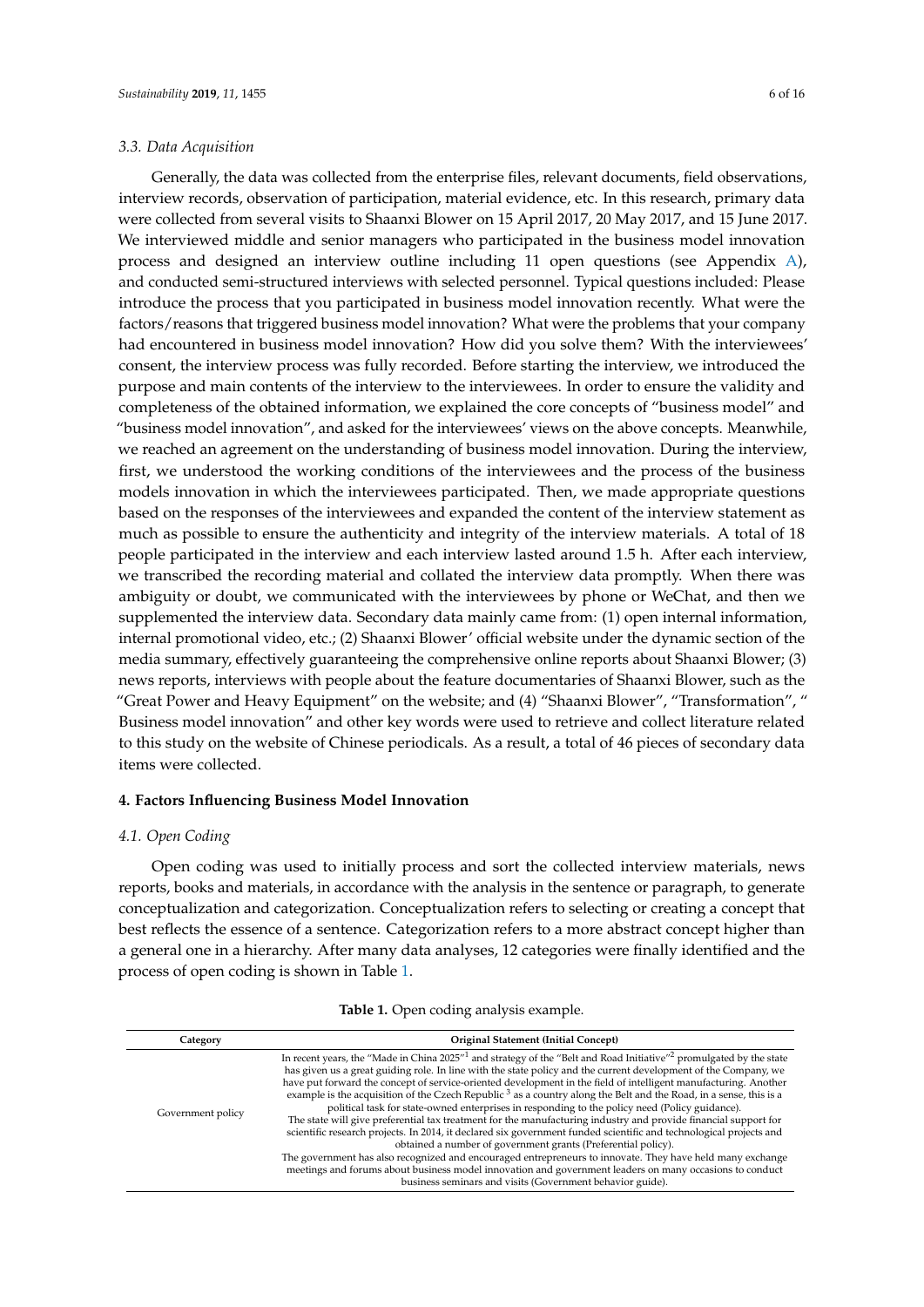#### **Table 1.** *Cont.*

| Category                  | Original Statement (Initial Concept)                                                                                                                                                                                                                                                                                                                                                                                                                                                                                                                                                                                                                                                                                                                                                                                                                                                                                                                                                                                                                                                                                                                                                                                                                                                                                                                                                                           |  |  |
|---------------------------|----------------------------------------------------------------------------------------------------------------------------------------------------------------------------------------------------------------------------------------------------------------------------------------------------------------------------------------------------------------------------------------------------------------------------------------------------------------------------------------------------------------------------------------------------------------------------------------------------------------------------------------------------------------------------------------------------------------------------------------------------------------------------------------------------------------------------------------------------------------------------------------------------------------------------------------------------------------------------------------------------------------------------------------------------------------------------------------------------------------------------------------------------------------------------------------------------------------------------------------------------------------------------------------------------------------------------------------------------------------------------------------------------------------|--|--|
| User needs change         | We started with the customer's needs and focused on the customers who bought the blowers and bought the<br>service and operation. So, at that time, we proposed "two changes" (Customer needs change).                                                                                                                                                                                                                                                                                                                                                                                                                                                                                                                                                                                                                                                                                                                                                                                                                                                                                                                                                                                                                                                                                                                                                                                                         |  |  |
| Market environment change | The threat of alternative technology and the competition in the market environment are increasing, which has<br>forced enterprises to transform their existing work process. In order to keep abreast of the changing times,<br>continuous adjustment and change are being carried out within the company (Market competition intensified).<br>"Made in China 2025" and "Belt and Road" have also brought many market opportunities for enterprises such as<br>the technology and market breakthroughs brought by the inclusion of the Czech Republic (Market opportunity).                                                                                                                                                                                                                                                                                                                                                                                                                                                                                                                                                                                                                                                                                                                                                                                                                                    |  |  |
| Entrepreneurship          | A graduate from the engineering department, our Chairman became the leader in charge of the first change from<br>technology to sales transformation when he was 44 years. Full of courage and insight, he is a very good at learning<br>from experts and peers (Adventure and innovation spirit).<br>Two transitions were closely related to the recognition, understanding, judgment and continuous self-reflection<br>and self-denial awareness of the Yin manager (Self-reflection and negation).<br>Realizing the appearance of the ceiling in traditional industries or manufacturing, Yin proposed. Consequently, he<br>proposed changing from a single product to a service, and from a single product to brand and capital<br>operation (Vision).<br>In the first year of the strategic new layout, he felt that a new bottleneck appeared. He believed that in the field of<br>distributed energy, the market space in the past was tens of billions, and the market space now is one trillion                                                                                                                                                                                                                                                                                                                                                                                                        |  |  |
| Information technology    | (Forward looking).<br>Nowadays, the development of the Internet has led to the innovation of the Shaanxi Blower business. Since 2003,<br>the application of network technology has greatly helped us to promote the service (Network<br>technology application).                                                                                                                                                                                                                                                                                                                                                                                                                                                                                                                                                                                                                                                                                                                                                                                                                                                                                                                                                                                                                                                                                                                                               |  |  |
| Technological innovation  | The internal research and development investment in Shaanxi Blower now account for 8–10% of its sales.<br>Technological innovation is also emphasized in all aspects of the enterprise. In particular, the improvement of<br>internal intelligent management can help enterprises to continually change business processes (Internal<br>technological progress).                                                                                                                                                                                                                                                                                                                                                                                                                                                                                                                                                                                                                                                                                                                                                                                                                                                                                                                                                                                                                                               |  |  |
| Culture change            | Culture is a banner. Reviewing the Shaanxi Blower development in the past 10 years, culture has played a very<br>good role in promoting development. The culture follows the process of production. The quality department has<br>its culture, the same as the strategy department and others. Through the implementation of these cultures, the<br>business development has been promoted (Cultural matching).                                                                                                                                                                                                                                                                                                                                                                                                                                                                                                                                                                                                                                                                                                                                                                                                                                                                                                                                                                                                |  |  |
| Strategic transformation  | In the past, we created green power for human energy and are now talking about human green energy services.<br>We will redefine our vision mission (Redefine the vision and mission).<br>Culture should follow as well as interact with the strategy changes. The culture is supported by the system and is<br>then integrated into the process. Culture is supposed to protect the development of the enterprise (Cultural and<br>strategic interaction).                                                                                                                                                                                                                                                                                                                                                                                                                                                                                                                                                                                                                                                                                                                                                                                                                                                                                                                                                     |  |  |
| Dynamic capability        | When considering the business model innovation, we must first analyze the existing resources of the enterprises,<br>not only to integrate internal resources, but also to take into account the utilization and integration of external<br>resources (Resource integration ability).<br>As a system integrator, similar to contractors, we are able to bring together all enterprises of the industrial chain<br>and to lead our cooperative enterprises to complete the project contract (System integration capability).<br>We are now developing in the field of energy conservation, combining our own advantages to expand new<br>markets. In addition, overseas markets are also in our key directions. Our products, technologies, and services<br>should go into the global markets, enhancing our competitive competence (Market expansion capability).<br>In order to further shorten the process and improve the ability to solve problems as well as respond to the market<br>rapidly, the company started the reengineering process of the Shaanxi Blower power operating production line at<br>the end of 2014 (Process reengineering capability).<br>Shaanxi Blower actively learned from Europe's experience in Industry 4.0 and has integrated with various<br>supporting manufacturers, industry technologies, and various data generated in the whole industry chain<br>(Learning ability). |  |  |
| Innovation capability     | We have set up an innovative position within the company to stimulate staff' innovation. In the process of<br>employee innovation, we require leaders to actively support and guide staff innovation (Full<br>innovation awareness).<br>Company provides a wide range of staff training. The company opened the Shaanxi Blower Network University,<br>staff Weekend Learning Day, and has encouraged employees to learn from each other to form a good learning and<br>innovation atmosphere (Employee innovation capability improvement).<br>The company set up special bonuses, recommending awards for crowdfunding wisdom activities, achievement<br>implementation awards, and creating the implementation of financial support, etc. (Innovation incentive).                                                                                                                                                                                                                                                                                                                                                                                                                                                                                                                                                                                                                                             |  |  |
| Talent introduction       | In recent years, Shaanxi Blower has introduced many talented peoples who are capable of supporting business<br>units independently in the professional field, which is considered as a basic condition for business development<br>(External introduction of talent).                                                                                                                                                                                                                                                                                                                                                                                                                                                                                                                                                                                                                                                                                                                                                                                                                                                                                                                                                                                                                                                                                                                                          |  |  |
| Talent cultivation        | Shaanxi Blower has established a professional channel suitable for the development of those passionate employees<br>seeking their proper positions through competitive recruitment (Internal emphasis on the cultivation and selection<br>of innovative talents).                                                                                                                                                                                                                                                                                                                                                                                                                                                                                                                                                                                                                                                                                                                                                                                                                                                                                                                                                                                                                                                                                                                                              |  |  |
|                           |                                                                                                                                                                                                                                                                                                                                                                                                                                                                                                                                                                                                                                                                                                                                                                                                                                                                                                                                                                                                                                                                                                                                                                                                                                                                                                                                                                                                                |  |  |

Notes: <sup>1</sup> "Made in China 2025" is a Chinese strategic plan issued by Chinese Premier Li Keqiang and his cabinet in May 2015. China is moving away from being the world's factory floor (cheap goods and low quality) to higher value products and services. In essence, this is a blueprint to upgrade the manufacturing capabilities of Chinese industries. <sup>2</sup> The Belt and Road Initiative, also known as the One Belt, One Road (OBOR), is a development strategy adopted by the Chinese government involving infrastructure development and investment in countries in Europe, Asia, and Africa. <sup>3</sup> The Czech Republic is one country along the "Belt and Road Initiative" countries, and Shaanxi Blower bought the company EKOL, a leading medium steam turbine manufacturer based in the Czech Republic, which benefitted from China's "Belt and Road Initiative" corresponding policy.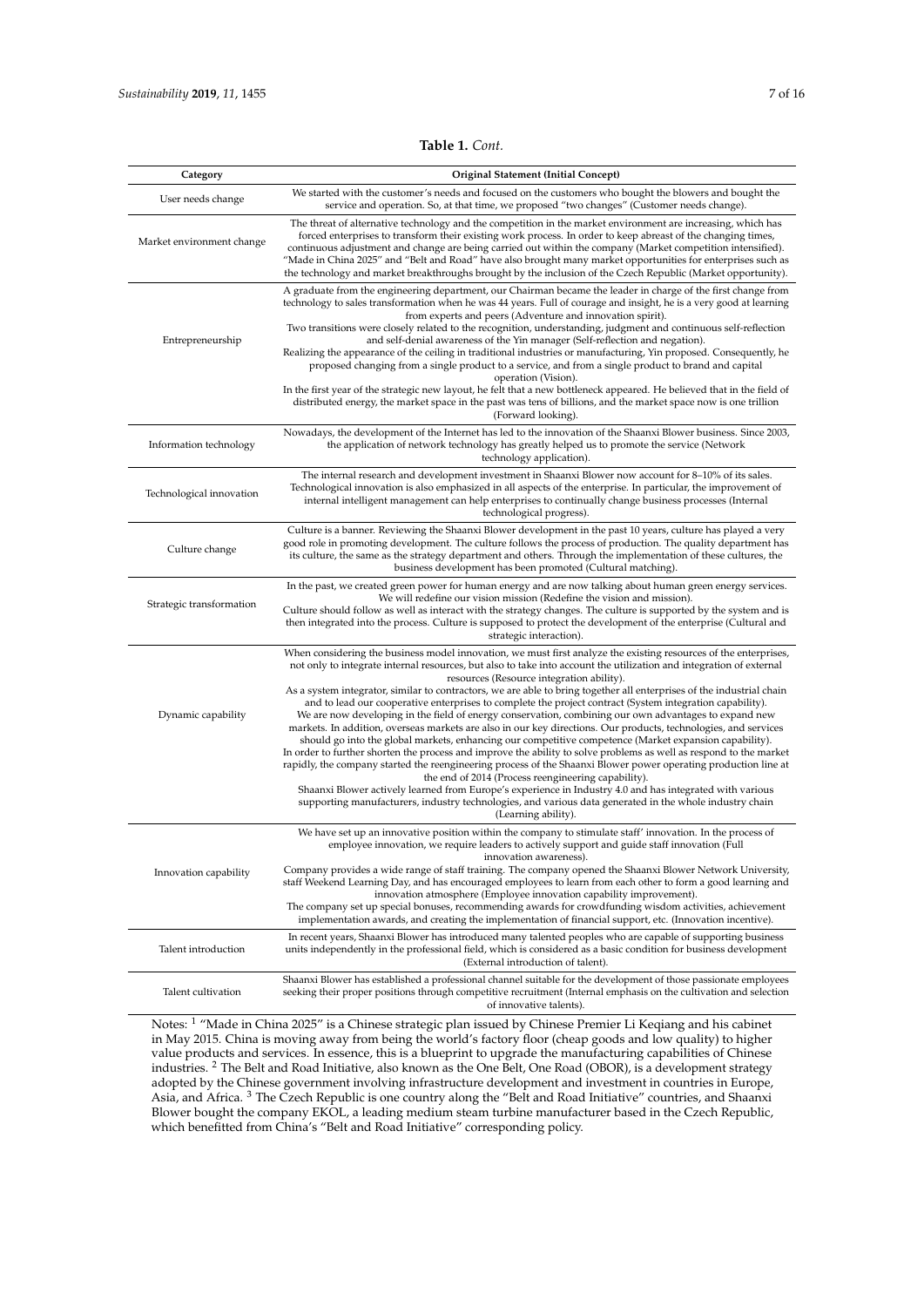#### *4.2. Axial Coding*

Axial coding was used to cluster the category of open coding and find the internal relations between different categories [55]. Based on the relationship between 12 different categories presented in open coding, it was found that the change in user demand and market environment belonged to the pressure category brought by the external environment for the company to change. Therefore, it was summarized as the pressure field of the market environment. The development of external information technology and internal continuous technological innovation were seen to drive the firm to innovate its business model; thus, they were unified as the technology category. In the process of business model innovation, it is necessary to carry out the corresponding strategic transformation and cultural reintegration as the guarantee, both of which were named as strategy and culture. Dynamic ability and innovation capability helped to improve the firm to innovate; therefore, they were summarized as organizational capabilities. The introduction and training of talents focused on the development of human resources so the firm could have the knowledge and skills required to innovate its business model. Therefore, they were named as human resources. While government policy was external and entrepreneurship was internal, they did not belong to the higher category so each was individually named as a main category. The main category corresponding to the spindle encoding and the relationship between the content is shown in Table 2.

|                | Relationship<br>Category          | Relation<br>Category                                     | The Connotation of the Relationship                                                                                                                                                                                                                                                                                                                                                                                                                                                                                  |
|----------------|-----------------------------------|----------------------------------------------------------|----------------------------------------------------------------------------------------------------------------------------------------------------------------------------------------------------------------------------------------------------------------------------------------------------------------------------------------------------------------------------------------------------------------------------------------------------------------------------------------------------------------------|
| 1              | Government<br>policy              | Government<br>policy                                     | In the field of high-end equipment manufacturing, the state actively fostered markets,<br>deepened international cooperation and guided it at a macro level. The government held<br>many seminars in the Shaanxi Blower Group that emphasized, encouraged, and<br>supported innovation.                                                                                                                                                                                                                              |
| $\overline{2}$ | Entrepreneurship Entrepreneurship |                                                          | In the background of industry development trends, the Chairman of Shaanxi Blower<br>proposed the development strategy of transforming the enterprise into a service provider.<br>He ventured boldly to implement administrative management in the enterprise, due to<br>which he is regarded as one of the major promoters of "strategic transformation".                                                                                                                                                            |
| 3              | Market<br>pressure                | User needs<br>change<br>Market<br>environment<br>change  | In the face of overcapacity in the manufacturing industry, the accelerated development of<br>the industry, and the individualized needs of customers, Shaanxi Blower has reshaped its<br>business processes, enhanced dynamic momentum to cope with changes in the internal<br>and external environment, and extended the industrial chain to provide customers with<br>comprehensive life-cycle services.                                                                                                           |
| $\overline{4}$ | Technology                        | Information<br>technology<br>Technological<br>innovation | The development of various technologies quickly integrates industrial normalization,<br>locating customer needs accurately and optimizing the business process. Therefore, it is<br>considered as the core force to transform Shaanxi Blower into a service-oriented company<br>and toward "two changes".                                                                                                                                                                                                            |
| 5              | Strategy and<br>culture           | Strategic<br>transformation<br>Culture change            | Shaanxi Blower promoted cultural reconstruction and administrative management, and<br>guided the staff to change their thinking and behavior. Under the guidance of strategy and<br>culture, employees reinforced the awareness of learning and innovation, thus supporting<br>the strategic choice of the service-oriented transformation of enterprises in agreement.                                                                                                                                              |
| 6              | Organizational<br>Capabilities    | Dynamic<br>capability<br>Innovation<br>capability        | In order to implement the service-oriented strategy, it is necessary to reshape the original<br>internal business processes, business structure, and change employee's behavior, thinking,<br>and awareness. Therefore, Shaanxi Blower has implemented a high investment in many<br>aspects such as resource integration, system integration, process reengineering,<br>organizational learning, and innovation policies to enhance brand image, realize economic<br>benefits, and meet the needs of transformation. |
| 7              | Human<br>resources                | Talent<br>introduction<br>Talent<br>cultivation          | Service-oriented transformation is rooted in the cultivation of innovative talent and the<br>fusion of innovative awareness. By introducing middle and high-end talents, Shaanxi<br>Blower has not only set up a sound training and compensation system, but also increased<br>its investment in research and development including training professionals in innovation<br>and applying "core technology" into service.                                                                                             |

| Table 2. Seven major relationships based on axial coding. |  |
|-----------------------------------------------------------|--|
|-----------------------------------------------------------|--|

#### *4.3. Selective Coding*

Based on the analysis of the concept genus generated in the previous stage, selective coding was used to select the core category, which is characterized by strong generalization ability, high abstraction, and strong correlation, to relate many relevant concepts in a broad theoretical range, and to supplement categories that have not been completely developed [56]. We compared and analyzed the relationship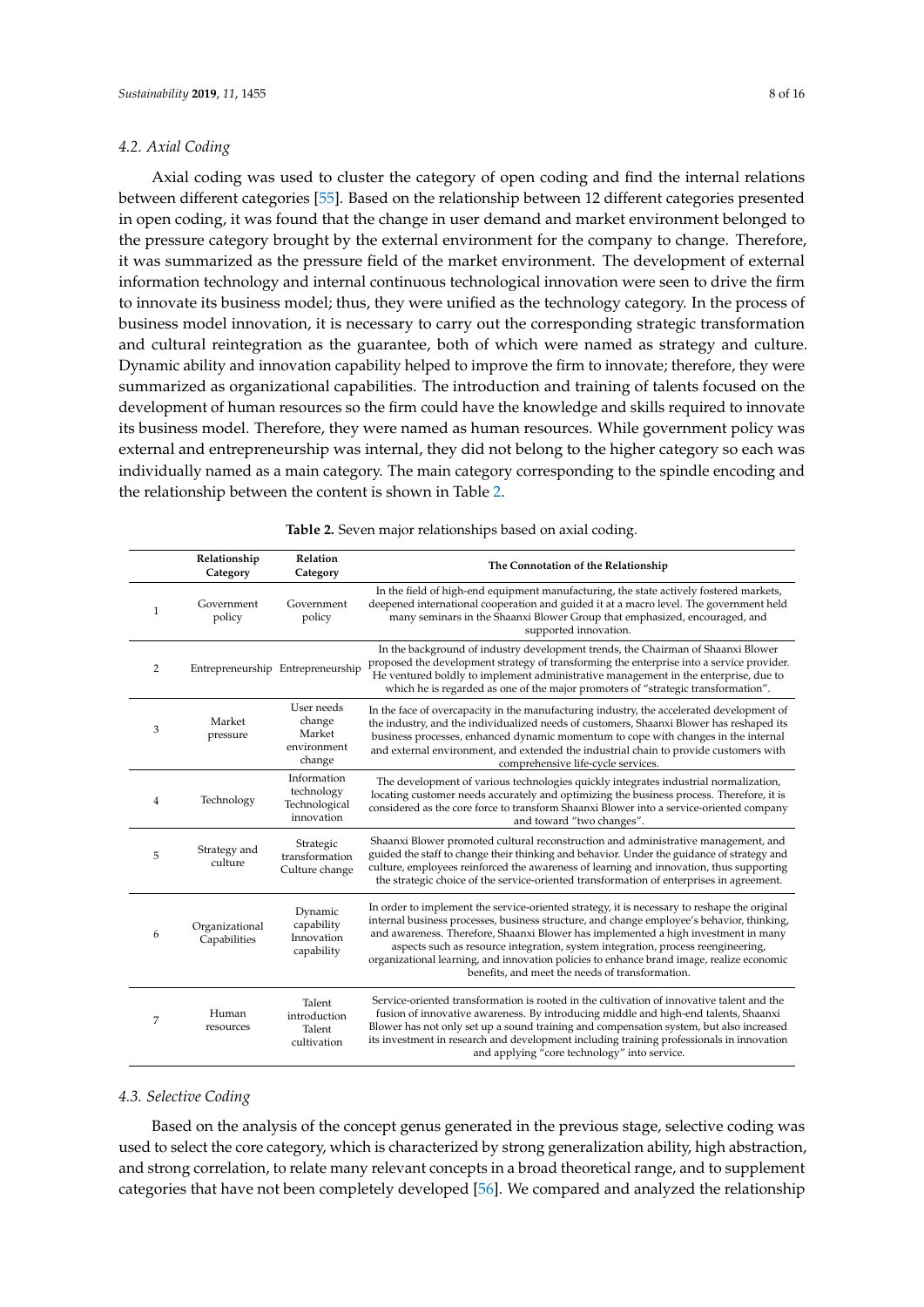between case data, concepts, and categories continuously, and then developed the core category of "factors influencing business model innovation" to guide other areas. Based on the main categories summarized, the story seemed to be as follows: facing the overcapacity in the traditional industries, the strategic planning of the "Belt and Road Initiative" and "Made in China 2025", and the rapid technological progress, Shaanxi Blower realized that restructuring including business model innovation was the only way for the firm to be successful. Therefore, Shaanxi Blower actively implemented the "two transformations" to innovate its business model based on the analysis of the customer needs, market trends, the development of domestic and foreign advanced peers, and the consideration of building core competitiveness. To meet the needs of the transformations, Shaanxi Blower implemented a series of institutional innovations such as strengthening the strategic guiding significance of "two transformations" in top-level planning, establishing a sound human resources system, and forming an enterprise culture with innovative features, thus continually improving one's own capability building, expanding market, integrating resources, strengthening the high-end capabilities of the value chain, and continuously providing impetus for the enterprise's service-oriented transformation and innovation development. As a result, seven main categories of factors were identified to influence Shaanxi Blower's business model innovation. These are market pressure, entrepreneurship, culture and strategy, technology, human resources, organizational capability and government policy. Market pressure and government policy are the direct external factors that promote business model innovation. Entrepreneurship is the direct internal factor that promotes business model innovation. Information technology and technological innovation, as the two technology-driven factors, directly affect business model innovation, but belong to different variables. Information technology together with government policy behavior and market pressure are exogenous variables, and technological innovation together with entrepreneurial spirit are endogenous variables. However, culture and strategy, human resources and organizational capability are the guarantee factors for business model innovation. Culture and strategy are changes in the strategic direction of the enterprise so belong to the strategic level. Organizational capability and human resources are the specific implementation direction of the enterprise, which belong to the operational layer. As a result, the factors influencing the high-end equipment manufacturing business model innovation can be summarized below (Figure 2). Factors written in ellipses are the main category, factors written in a rectangle are the initial category, and factors written in ellipses include corresponding factors written in a rectangle.



**Figure 2.** Factors influencing business model innovation.

## *4.4. Theoretical Saturation Test*

Unlike traditional sampling methods, grounded theory requires researchers to continuously collect and analyze data, constantly supplement and perfect concepts and categories, and requires that all concepts and categories have been well interpreted and defined [57]. If there are no new categories for the analysis of newly collected information, it indicates that it has reached a saturation level.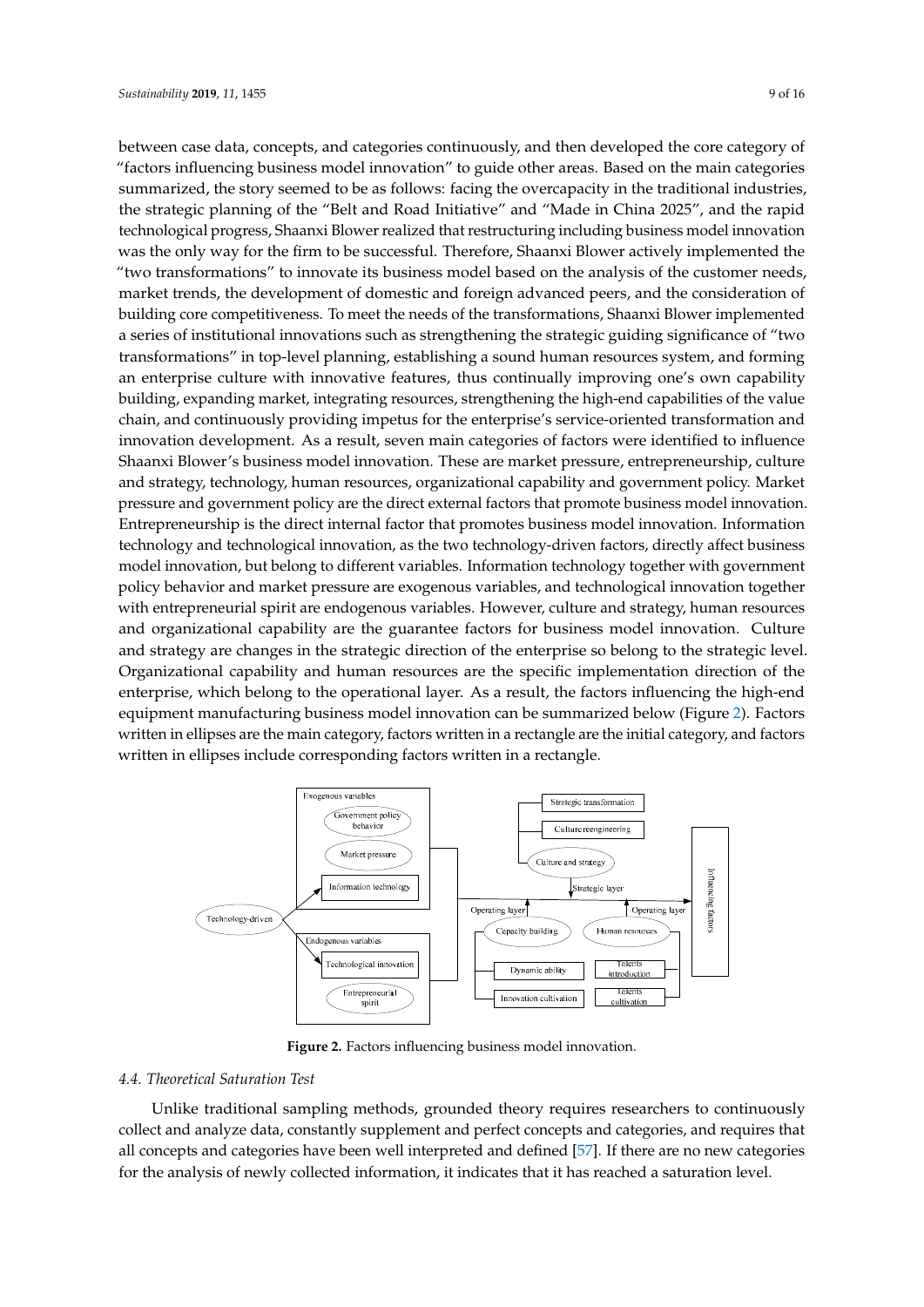In line with this, we encoded the remaining three primary materials and five secondary data items in third-level coding, which did not generate a new category. In addition, when the various categories

and the model proposed in this article were fed back to some interviewees, they agreed with their conformance to the actual development of the enterprise without any new opinions or suggestions. Given that no new similarities or differences were identified, the data collection was stopped.

#### **5. Discussion and Conclusions**

Research suggests that business model innovation is vitally important for firms to improve their competitiveness and performance; thus, understanding business model innovation is central to research by both firms and scholars. Even though research on business model innovation has recently gained much academic attention, more work is needed to properly understand business model innovation. This research gap is especially pronounced regarding the factors influencing business model innovation, and even more so with respect to the high-end equipment manufacturing sector in China.

In this context, we conducted a case study to examine the factors that influenced business model innovation using grounded theory. Our findings suggest that Shaanxi Blower's business model innovation is influenced by three types of factors: external, internal, and guarantee factors.

#### *5.1. External Factors*

The study's findings indicated that there were three different external factors that influenced Shaanxi Blower's business model innovation. First was market pressure, which was mainly due to customer demand and market competition. Market pressure drives companies to continuously seek market gaps, expand research and development efforts, and develop new products. Market pressure is seen to play a key role in upgrading and transforming Shaanxi Blower. This is because if the firm can identify relevant development in its environment, it is highly likely to innovate its business model to respond to the market pressure [9]. In line with this, market pressure has compelled Shaanxi Blower to rethink its business model, thereby identifying new opportunities such as developing new products, lowering costs and providing additional services, and to improve firm competitiveness and performance.

Second, government policy including, but is not limited to government support policies, government funding support, and preferential tax policy, is another factor that has motivated Shaanxi Blower to innovate its business model. In recent years, the Chinese government sponsored "mass entrepreneurship and innovation" and "Made in China 2025" strategies have provided directional guidance for the development of the manufacturing industry. As a result, these policies have laid a solid foundation for encouraging high-end equipment manufacturers in China to gain more markets (especially international markets), acquire more resources (finance, technology, talent, etc.), and create a better development environment (policy guidance, government cultivation, etc.). Given that most high-end equipment manufacturing enterprises in China are state-owned enterprises, they and their business models are greatly influenced by Chinese government policies.

Third, the advent of advanced information technologies has resulted in significant changes in Shaanxi Blower's entire production process and logistics. First, the integration of informatization and industrialization has reduced Shaanxi Blower's response time across the entire value chain as well as changed its business model and collaboration with other enterprises. As a result, this integration has enabled Shaanxi Blower to conduct a cross-border search and integration of resources. Second, the widespread use of information technology, especially the development of "Internet +" technology, has raised Shaanxi Blower's level of intelligent manufacturing and flexible production and accelerated its restructuring and optimization of organizational structure and business processes. Therefore, the application of information technology has directly influenced Shaanxi Blower's business model innovation.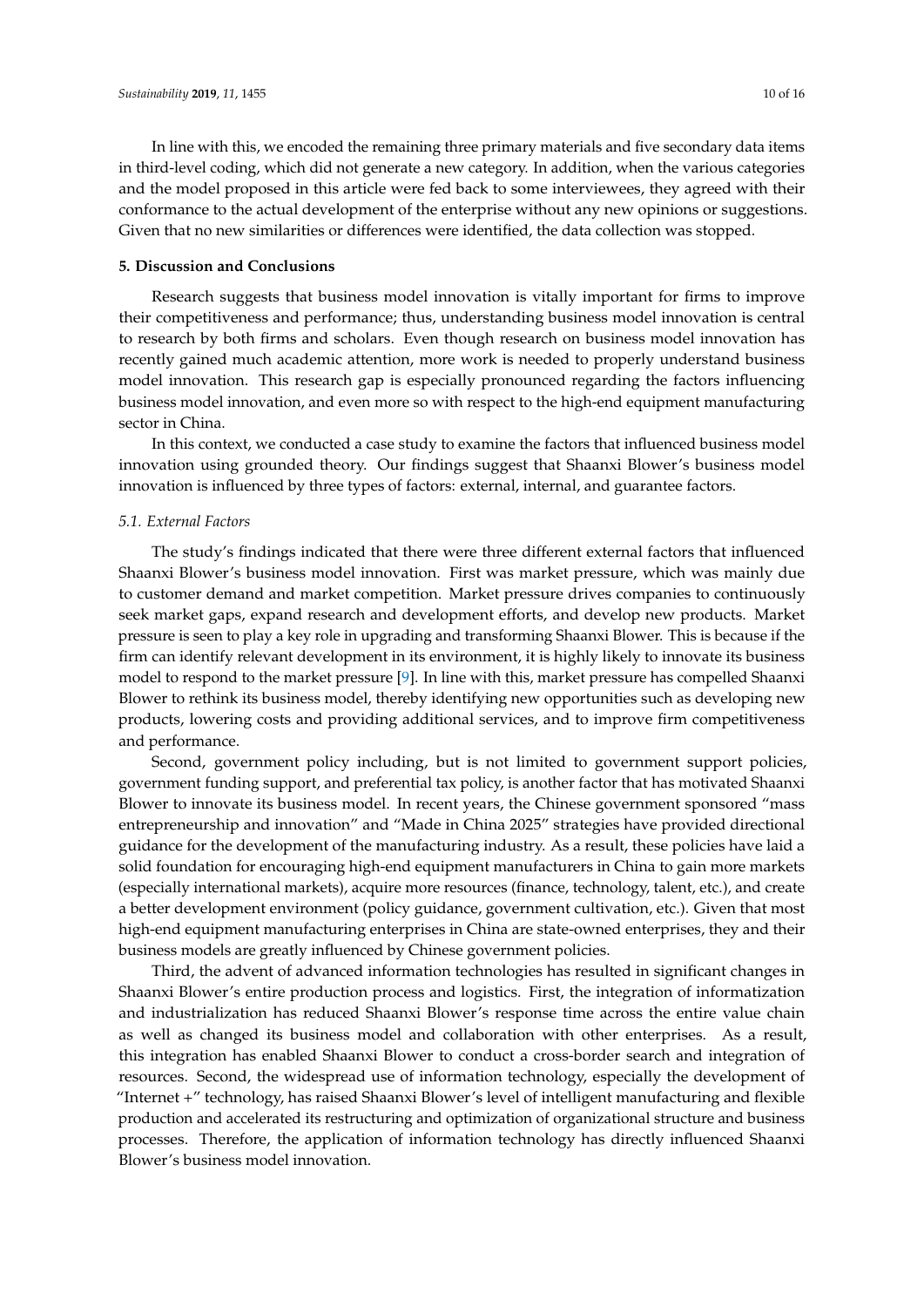The three external factors identified in the present study are seen to add to the literature on business model innovation. Past studies have suggested that business model innovation is a necessary response to a shifting basis of competition [34], intense global competition [58], digital technologies [40], or green policy [59]. However, such research has rarely been done in the context of high-end equipment manufacturing in China.

#### *5.2. Internal Factors*

The present study's findings showed that there were two types of internal factors that influenced Shaanxi Blower's business model innovation. First, entrepreneurship includes entrepreneurial awareness and foresight, so the entrepreneur's self-reflection and negation, innovation, and risk-taking is the key driving force for Shaanxi Blower to innovate its business model. This is because entrepreneurship drives the firm to perceive future trends in the environment, identify and meet customer needs, and boldly implement a new business model. This finding provides empirical evidence to support the notion that entrepreneurship is inherently linked to business model innovation, as suggested by Foss et al. [9] based on a systematic review. Similarly, Schneider et al. [11] suggest that understanding business model innovation from an entrepreneurial perspective is particularly suitable as it allows a firm to identify opportunities from the firm's specific perspective.

Second, technological innovation is conducive to business model innovation [60]. Compared with traditional industries, Shaanxi Blower requires more investment in R&D, and technical support. While technological innovation has driven Shaanxi Blower to commercialize new product ideas more effectively, business model innovation is also more likely to emerge from this process. This is in agreement with the idea that technological innovation based on R&D investment provides the necessary resources to change the business model [61].

#### *5.3. Guarantee Factors*

The guarantee factors of the business model innovation in high-end equipment manufacturing enterprises include three aspects: "culture and strategy", "capability building" and "human resources", supporting and enabling business model innovation.

Shaanxi Blower's strategy and culture are the guarantee factors for business model innovation. Strategy not only has a clear guiding role in the direction of development, behavior choice and resource allocation of enterprises, but also is the antecedent of business model innovation. Shaanxi Blower's culture supports the implementation of business strategy by providing the unifying values and ideals that encourage experimenting with innovative ways of conducting business. Therefore, Shaanxi Blower's culture and business strategy should be closely integrated. It can be expected that firms with an organizational culture that supports both the business strategy and testing new ways to conduct business will lead to business model innovation.

Shaanxi Blower's capabilities generally enable the firm to innovate its business model more effectively. In particular, the firm's dynamic capabilities allow it to be able to sense the development of internal and external environment and seize market opportunities by (re)configuring its resources in response to changes in the market, which could lead to business model innovation. In addition, the firm's innovation capability, developed from, for example, employees innovative experiments, mutual learning, and knowledge sharing, could generate new ideas about product, technology, process and so on, which in turn could lead to business model innovation. Our findings in the Chinese context provide additional empirical evidence to support the notion that organizational capabilities are required for successful business model innovation [9,11]. For example, Achtenhagen et al. [45] suggest that firms need to have "critical capabilities" to support value-creation processes while Demil et al. [44] point to the importance of developing "dynamic consistency" to renew business models.

Finally, the key to business model innovation lies in the talents a firm has. The case of Shaanxi Blower indicates that the firm's nurturing and motivating talents and establishing a set of mechanisms, systems and platforms to promote innovation and entrepreneurship could lead to innovative and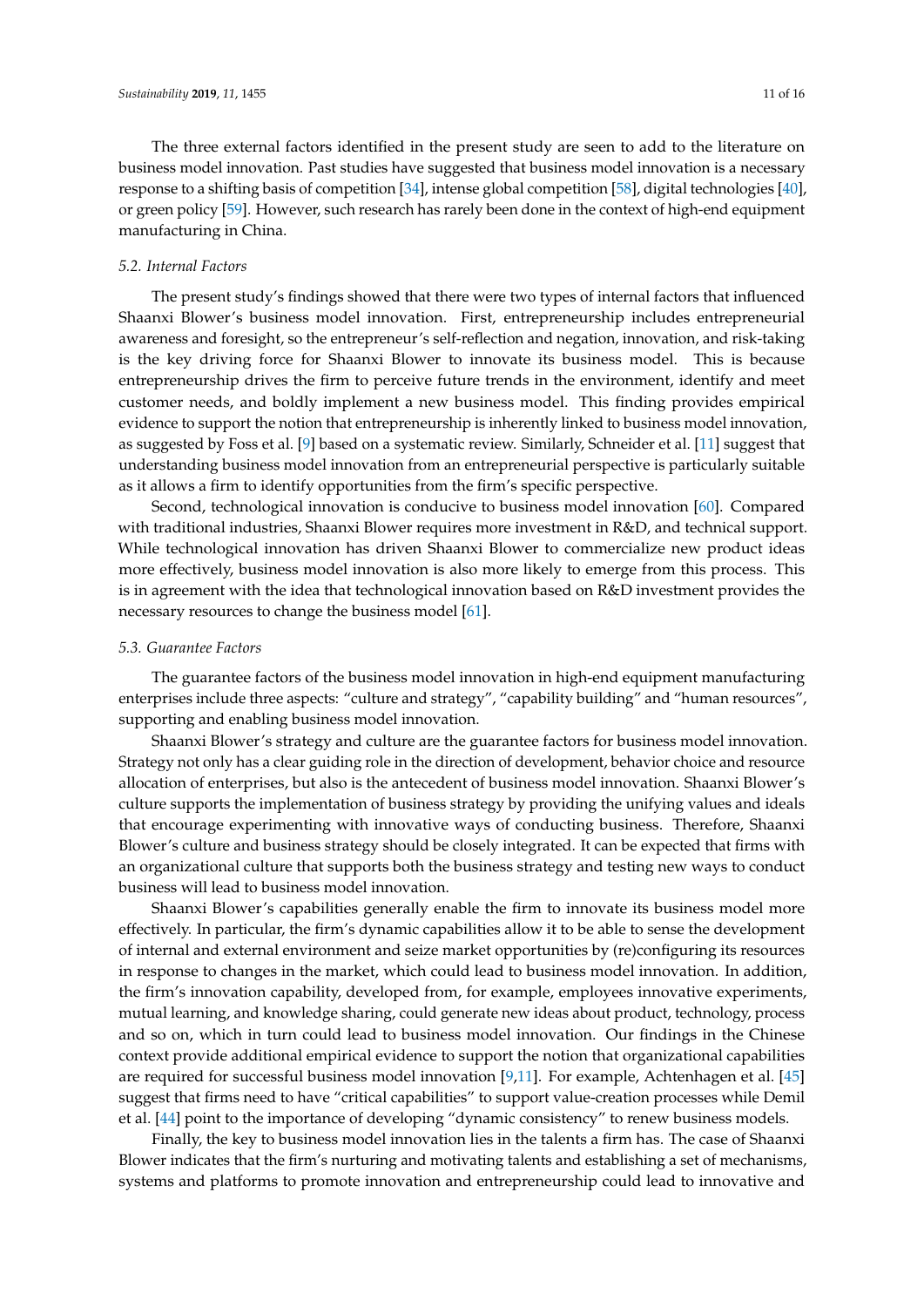entrepreneurial activities such as setting up new ventures/projects, tackling key projects, and developing new markets. Therefore, innovative human resources are a powerful guarantee for business model innovation.

#### *5.4. Theoretical Contributions*

Based on the case of Shaanxi Blower, this paper was deeply rooted in Shaanxi Blower's practice and systematically analyzed the empirical data using grounded theory. We explored the factors influencing Shaanxi Blower's business model innovation in the context of high-end equipment manufacturing in China.

Our finding offers several contributions to the literature. First, while past authors have investigated factors influencing business model innovation separately and have had difficulty in capturing the complex interrelatedness of multiple factors [7,8,11], this study adds to the existing knowledge base by developing a more holistic understanding of how business model innovation is affected by multiple internal and external factors in a Chinese context. Second, while the antecedents of business model innovation have not been sufficiently investigated yet [9,11], this study provides additional empirical evidence in support of the findings of existing research on business model innovation by extending their generalizability to the context of high-end equipment manufacturing in China. Thus, this study's findings provide an advance in knowledge by not only supporting prior research in the Chinese context, but also highlighting the need to understand the holistic nature of how business model innovation is influenced by multiple factors.

#### *5.5. Managerial Implications*

Furthermore, this study's finding has significant managerial implications. First, firms wishing to effectively innovate their business models to improve their competitiveness and performance should simultaneously consider multiple influencing factors to mitigate cognitive biases. Second, firms should actively scan their external environments to perceive changes in competition and customer needs thereby identifying new marketing opportunities and new ways of doing business. Third, firms should take advantage of the development of information technology to digitalize existing business processes to improve their efficiency and effectiveness. Fourth, firms should pay attention to nurturing entrepreneurship and actively cultivate their employees' innovative consciousness and innovation capability. Finally, firms should develop an organizational culture that values learning and innovation.

#### *5.6. Limitations and Future Research*

Any conclusions drawn from this study should be considered in light of several limitations, some of which provide avenues for future research. First, the present study was based on a single case study of a high-end equipment manufacturer in China. It would be worthwhile extending this work to firms in other contexts or countries. Second, this study is an exploratory research; future research could test the factors and the relationships between them using quantitative analysis. In addition, since a single case study is not intended to generalize to a larger universe; future research could consider using cross-sectional studies to further explore the key factors that affect business model innovation.

#### *5.7. Conclusions*

Using grounded theory and through a case study of a Chinese high-end equipment manufacturer, this study's findings reinforced the premise that business model innovation is influenced by multiple factors, and provide an advance in current knowledge by identifying seven main influencing factors, including market pressure, government policy, entrepreneurship, culture and strategy, technology, human resources, and organizational capabilities in a Chinese context. This study's findings also suggest the need to holistically understand these factors.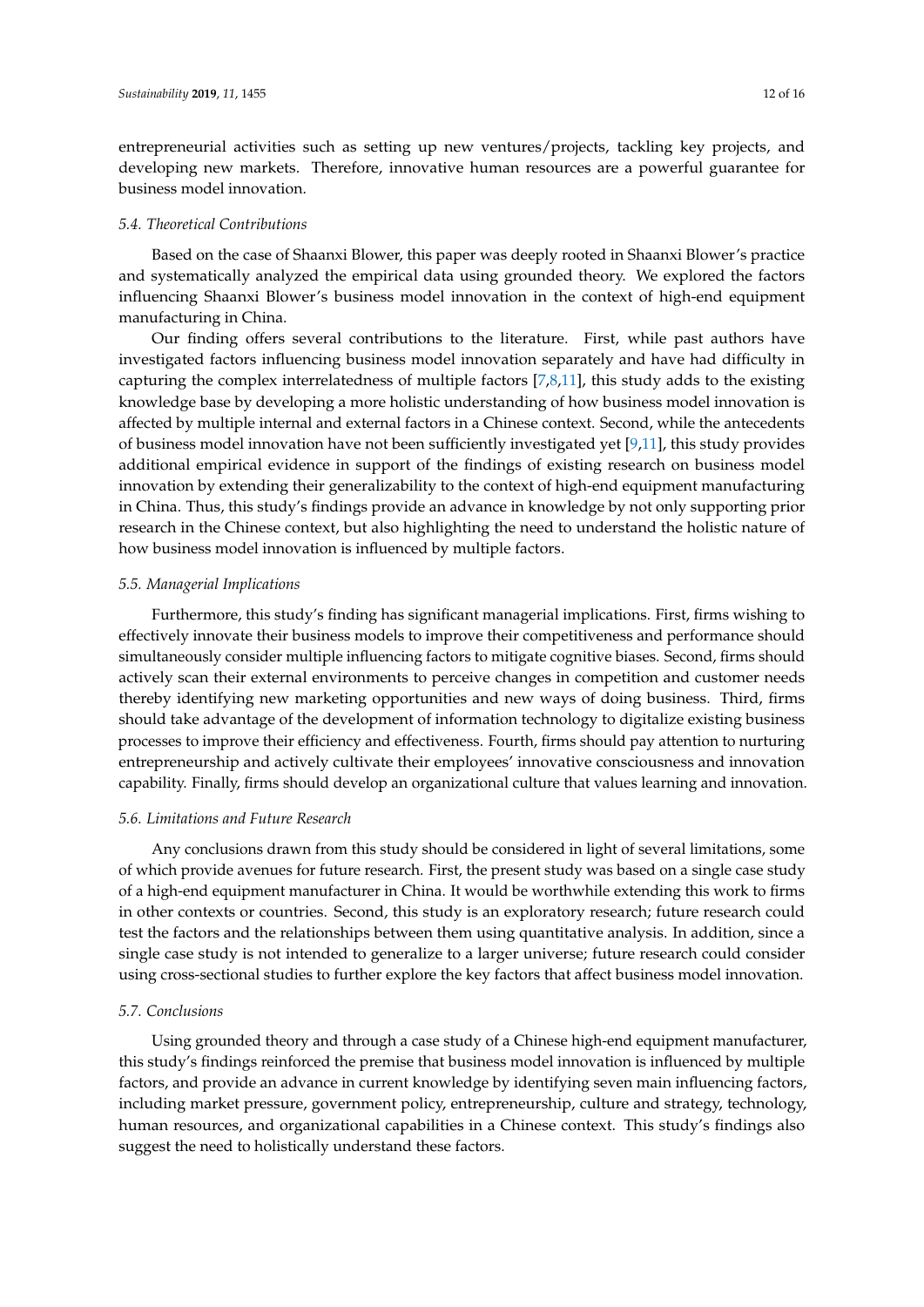**Author Contributions:** Conceptualization, Q.T. and G.C.; Methodology, H.Y.; Software, S.Z.; Validation, Q.T. and G.C.; Formal Analysis, H.Y.; Investigation, Q.T. and H.Y.; Resources, Q.T. and H.Y.; Data Curation, Q.T. and H.Y.; Writing—Original Draft Preparation, Q.T. and S.Z.; Writing—Review and Editing, Q.T. and G.C.; Visualization, S.Z.; Supervision, Q.T.; Project Administration, Q.T.; Funding Acquisition, Q.T.

**Funding:** This research was funded by the National Social Science Fund of China, grant number 15XGL002.

**Acknowledgments:** We acknowledge the help of Yinyin Zhang, who guided Shuo Zhang in revising the article.

**Conflicts of Interest:** The authors declare no conflict of interest.

# **Appendix A. Interview Open Questions**

# Dear Sir (Madam):

Thank you for your participation and assistance in this in-depth interview. The purpose of this in-depth interview is to explore the influencing factors of business model innovation in the high-end equipment manufacturing industry, in order to promote high-end equipment manufacturing enterprises to carry out business model innovation and promote their transformation and upgrade. This interview is for academic research only, and all information is strictly confidential. I would like to express my heartfelt thanks and wish you all the best in your work and good health!

- (1) Please briefly introduce your work experience, position, education background and so on.
- (2) How do you understand business model and business model innovation?
- (3) How did the idea about your company's business model innovation come into being? How is it implemented? Can be exemplified.
- (4) Please introduce the process in which you participated in business model innovation recently.
- (5) What are the contributing factors to implementing business model innovation in this process? What are the obstacles? How are they solved?
- (6) What are the internal factors that you think affect your company's business model innovation? What are the external factors?
- (7) What problems have your company encountered in the process of business model innovation? How was it resolved?
- (8) What do you think are the effects of business model innovation on the company?
- (9) In what areas do you think the company is working hard to be more conducive to the company's business model innovation?
- (10) What advice do you have for related or similar companies or companies that want to innovate their business models?
- (11) Do you have any other views or ideas about enterprise business model innovation?

# **References**

- 1. Gong, Y.; Zhu, J.; Chen, Y.; Cook, W.D. DEA as a tool for auditing: Application to Chinese manufacturing industry with parallel network structures. *Ann. Op. Res.* **2018**, *263*, 247–269. [CrossRef]
- 2. Wu, H.X.; Shea, E.Y.; Shiu, A. Has China's fast industrial growth been efficient? An industry-level investigation with a newly constructed data set. *Appl. Econ.* **2015**, *47*, 4275–4298. [CrossRef]
- 3. Chesbrough, H.; Rosenbloom, R.S. The role of the business model in capturing value from innovation: Evidence from Xerox Corporation's technology spin-off companies. *Soc. Sci. Electron. Publ.* **2002**, *11*, 529–555. [CrossRef]
- 4. Zhang, X.X. Realization mechanism of business model innovation driving technology innovation: A multiple case grounded theory method according to software industry. *Stud. Sci. Sci.* **2015**, *33*, 616–626.
- 5. Spieth, P.; Schneckenberg, D.; Ricart, J.E. Business model innovation—State of the art and future challenges for the field. *R&D Manag.* **2014**, *44*, 237–247.
- 6. Gambardella, A.; Mcgahan, A.M. Business-model innovation: General purpose technologies and their implications for industry structure. *Long Range Plan.* **2010**, *43*, 262–271. [CrossRef]
- 7. Teece, D.J. Business models, business strategy and innovation. *Long Range Plan.* **2010**, *43*, 172–194. [CrossRef]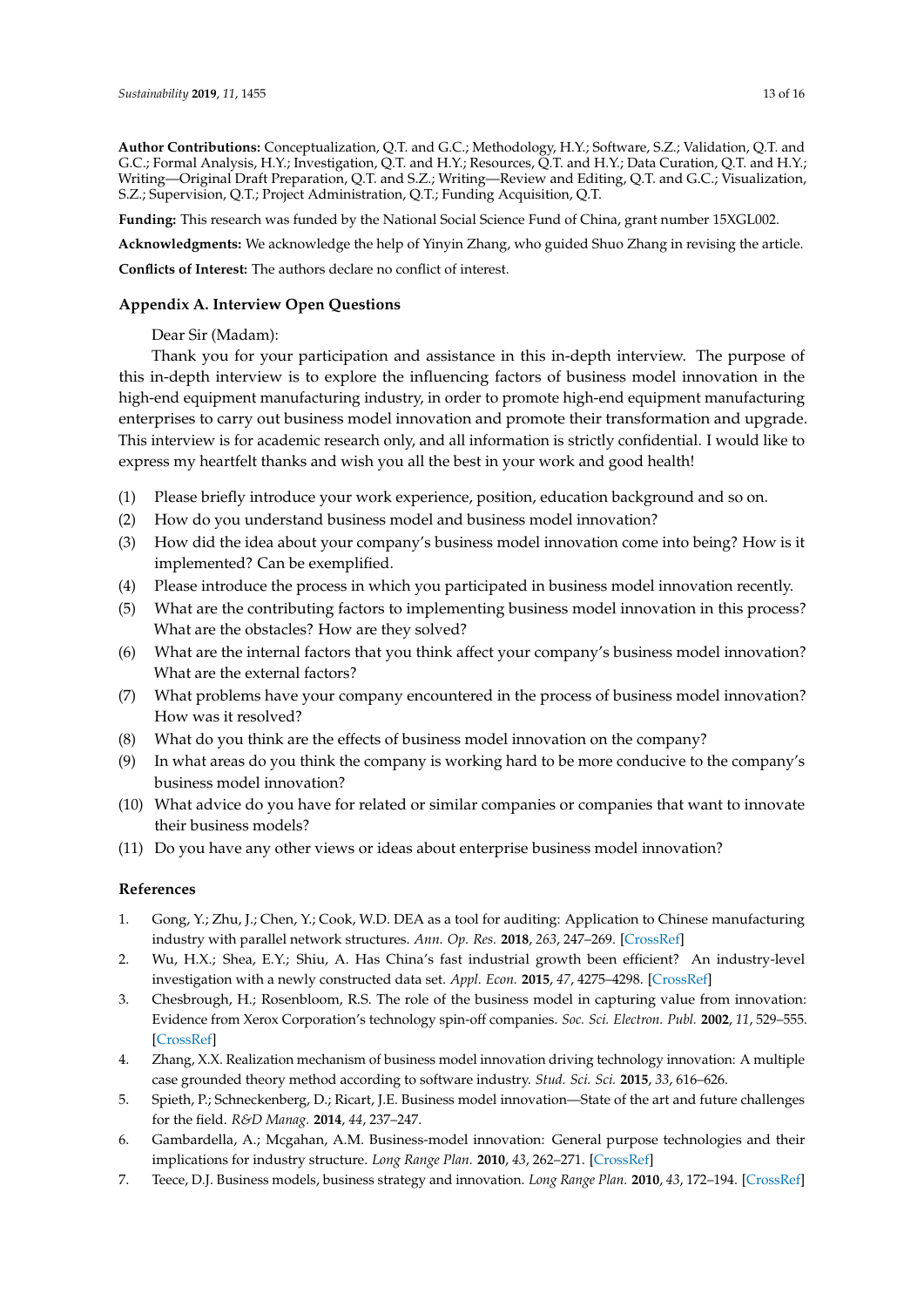- 8. Chesbrough, H. Business model innovation: Opportunities and barriers. *Long Range Plan.* **2010**, *43*, 354–363. [CrossRef]
- 9. Foss, N.J.; Saebi, T. Fifteen years of research on business model innovation: How far have we come, and where should we go? *J. Manag.* **2017**, *43*, 200–227. [CrossRef]
- 10. Casadesus-Masanell, R.; Zhu, F. Business model innovation and competitive imitation: The case of sponsor-based business models. *Strateg. Manag. J.* **2013**, *34*, 464–482. [CrossRef]
- 11. Schneider, S.; Spieth, P. Business model innovation: Towards an integrated future research agenda. *Int. J. Innov. Manag.* **2013**, *17*, 755–756. [CrossRef]
- 12. Morris, M.; Schindehutte, M.; Allen, J. The entrepreneur's business model: Toward a unified perspective. *J. Bus. Res.* **2005**, *58*, 726–735. [CrossRef]
- 13. Andreini, D.; Bettinelli, C. Business model innovation: From systematic literature review to future research directions. *J. Manag. Gov.* **2017**, *21*, 785–792.
- 14. Hartmann, M.; Oriani, R.; Bateman, H. The performance effect of business model innovation: An empirical analysis of pension funds. In Proceedings of the 35th DRUID Celebration Conference, Barcelona, Spain, 17–19 June 2013.
- 15. Latifi, M.A.; Bowman, H. Business model innovation and firm performance: The role of mediation and moderation factors. In Proceedings of the 31st Bled eConference Digital Transformation: Meeting the Challenges, Bled, Slovenia, 17–20 June 2018; pp. 67–83.
- 16. Heikkilä, M.; Bouwman, H. Business model innovation in european SMEs: Descriptive analysis of quantitative survey and case survey data. In Proceedings of the 31st Bled eConference Digital Transformation: Meeting the Challenges, Bled, Slovenia, 17–20 June 2018; pp. 543–560.
- 17. Pateli, A.G.; Giaglis, G.M. Technology innovation-induced business model change: A contingency approach. *J. Organ. Change Manag.* **2005**, *18*, 167–183. [CrossRef]
- 18. Saebi, T.; Lien, L.; Foss, N.J. What drives business model adaptation? The impact of opportunities, threats and strategic orientation. *Long Range Plan.* **2017**, *50*, 567–581. [CrossRef]
- 19. Zhao, J.; Wang, M.; Zhu, L.; Ding, J. Corporate social capital and business model innovation: The mediating role of organizational learning. *Front. Bus. Res. China* **2014**, *8*, 500–528.
- 20. Stewart, D.W.; Zhao, Q. Internet marketing, business models, and public policy. *J. Public Policy Mark.* **2000**, *19*, 287–296. [CrossRef]
- 21. Yunus, M.; Moingeon, B.; Lehmann-Ortega, L. Building social business models: Lessons from the Grameen experience. *Long Range Plan.* **2000**, *43*, 308–325. [CrossRef]
- 22. George, G.; Bock, A.J. The business model in practice and its implications for entrepreneurship research. *Entrep. Theory Pract.* **2011**, *35*, 83–111. [CrossRef]
- 23. Voelpel, S.; Leibold, M.; Tekie, E. Escaping the red queen effect in competitive strategy: Sense-testing business models. *Eur. Manag. Rev.* **2005**, *23*, 37–49.
- 24. Amit, R.; Zott, C. Value creation in e-business. *Strateg. Manag. J.* **2001**, *22*, 493–520. [CrossRef]
- 25. Ricart, J.; Casadesus-Masanell, R. How to design a winning business model. *Harv. Bus. Rev.* **2011**, *89*, 100–107.
- 26. Zott, C.; Amit, R.; Massa, L. The business model: Recent developments and future research. *J. Manag.* **2011**, *37*, 1019–1042.
- 27. Bocken, N.M.P.; Short, S.W.; Rana, P.; Evans, S. A literature and practice review to develop sustainable business model archetypes. *J. Clean. Prod.* **2014**, *65*, 42–56. [CrossRef]
- 28. Taran, Y.; Boer, H.; Lindgren, P. A business model innovation typology. *Decis. Sci.* **2015**, *46*, 301–331. [CrossRef]
- 29. Mitchell, D.; Coles, C. The ultimate competitive advantage of continuing business model innovation. *J. Bus. Strategy.* **2003**, *24*, 15–21. [CrossRef]
- 30. Markides, C. Disruptive innovation: In need of better theory. *J. Prod. Innov. Manag.* **2006**, *23*, 19–25. [CrossRef]
- 31. Kim, H.; Lee, D.; Ryu, M. An optimal strategic business model for small businesses using online platforms. *Sustainability* **2018**, *10*, 579. [CrossRef]
- 32. Magretta, J. Why business models matter. *Harv. Bus. Rev.* **2002**, *80*, 86–92.
- 33. Osterwalder, A. The Business Model Ontology: A Proposition in a Design Science Approach. Ph.D. Thesis, Université de Lausanne, Faculté des Hautes Études Commerciales, Lausanne, Switzerland, 2004.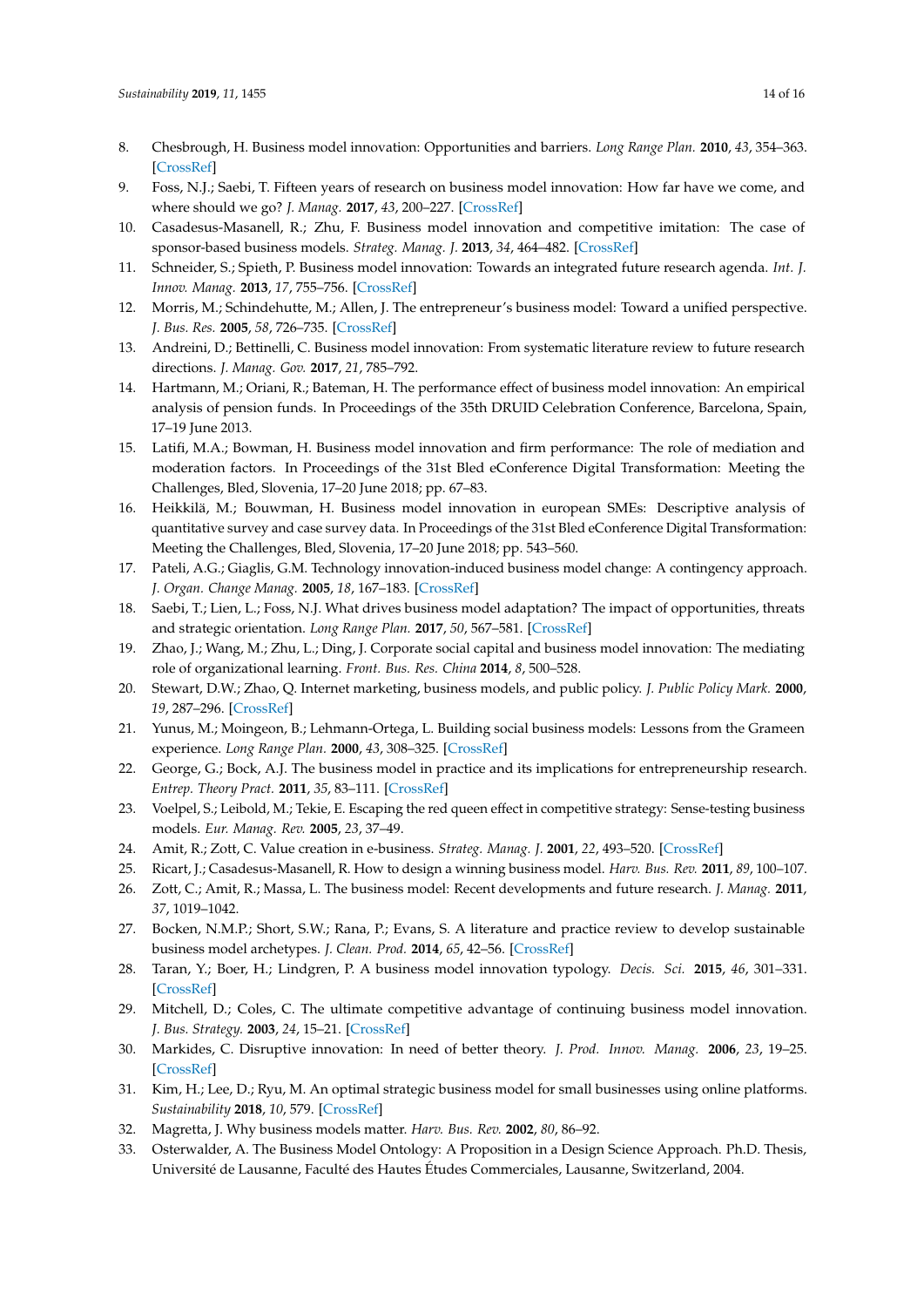- 34. Johnson, M.W.; Christensen, C.M.; Kagermann, H. Reinventing your business model. *Harv. Bus. Rev.* **2008**, *86*, 57–68.
- 35. Desyllas, P.; Sako, M. Profiting from business model innovation: Evidence from Pay-As-You-Drive auto insurance. *Res. Policy* **2013**, *42*, 101–116. [CrossRef]
- 36. Baden-Fuller, C.; Haefliger, S. Business models and technological innovation. *Long Range Plan.* **2013**, *46*, 419–426. [CrossRef]
- 37. Martins, L.L.; Rindova, V.P.; Greenbaum, B.E. Unlocking the hidden value of concepts: A cognitive approach to business model innovation. *Strateg. Entrep. J.* **2015**, *9*, 99–117. [CrossRef]
- 38. Willemstein, L.; Van Der Valk, T.; Meeus, M.T.H. Dynamics in business models: An empirical analysis of medical biotechnology firms in The Netherlands. *Technovation* **2007**, *27*, 221–232. [CrossRef]
- 39. Xing, J.H.; Wang, X. Research on the structural features and realization paths of innovative "internet plus" business models in traditional manufacturing enterprises. *Forum World Econ. Polit.* **2017**, *2*, 70–90.
- 40. Sabatier, V.; Craig-Kennard, A.; Mangematin, V. When technological discontinuities and disruptive business models challenge dominant industry logics: Insights from the drugs industry. *Technol. Forecast. Soc. Change* **2012**, *79*, 949–962. [CrossRef]
- 41. Lee, Y.; Shin, J.; Park, Y. The changing pattern of SME's innovativeness through business model globalization. *Technol. Forecast. Soc. Change* **2012**, *79*, 832–842. [CrossRef]
- 42. Li, W.; Ding, C. Entrepreneurship, business model innovation and business performance. *Forum Sci. Technol. China* **2016**, *7*, 124–129.
- 43. Pucihar, A.; Lenart, G.; Kljajić Borštnar, M.; Vidmar, D.; Marolt, M. Drivers and outcomes of business model innovation—Micro, small and medium-sized enterprises perspective. *Sustainability* **2019**, *11*, 344. [CrossRef]
- 44. Demil, B.; Lecocq, X. Business model evolution: In search of dynamic consistency. *Long Range Plan.* **2010**, *43*, 227–246. [CrossRef]
- 45. Achtenhagen, L.; Melin, L.; Naldi, L. Dynamics of business models—Strategizing, critical capabilities and activities for sustained value creation. *Long Range Plan.* **2013**, *46*, 427–442. [CrossRef]
- 46. Huang, H.C.; Lai, M.C.; Lin, L.H.; Chen, C.T. Overcoming organizational inertia to strengthen business model innovation: An open innovation perspective. *J. Organ. Change Manag.* **2013**, *26*, 977–1002. [CrossRef]
- 47. Hock, M.; Clauss, T.; Schulz, E. The impact of organizational culture on a firm's capability to innovate the business model. *R&D Manag.* **2015**, *46*, 433–450.
- 48. Zhang, T.S.; Xiao, H.W.; Liu, Q.N. The impact of big data on business models in high-end equipment manufacturing industries. *Market Mod.* **2016**, *18*, 2–4.
- 49. Wang, S.Z. Research on equipment manufacturing business model innovation. *Hebei Enterp.* **2013**, *5*, 63–64.
- 50. Duan, Q.Q. Discussion on the reform and innovation of business mode in equipment manufacturing industry under the "internet plus". *China Econ.* **2016**, *2*, 73–74.
- 51. Strauss, A.; Corbin, J. *Basics of Qualitative Research: Techniques and Procedures for Developing Grounded Theory*; Sage Publications Inc.: Thousand Oaks, CA, USA, 1998.
- 52. Pandit, N.R. The creation of theory: A recent application of the grounded theory method. *Qual. Rep.* **1996**, *2*, 1–15.
- 53. Yin, R.K. *Case Study Research: Design and Methods*, 4th ed.; Sage Publications Inc.: Thousand Oaks, CA, USA, 2009.
- 54. Simons, H. Interpret in context: Generalizing from the single case in evaluation. *Evaluation* **2015**, *21*, 173–188. [CrossRef]
- 55. Strauss, A.; Corbin, J. Grounded theory methodology. *Handb. Qual. Res.* **1994**, *17*, 273–285.
- 56. Walker, D.; Myrick, F. Grounded theory: An exploration of process and procedure. *Qual. Health Res.* **2006**, *16*, 547–559. [CrossRef]
- 57. Ma, F.L.; Chen, J. Research on the evolution mechanism of incubator business model based on grounded theory. *Sci. Sci. Manag. S&T* **2014**, *35*, 130–136.
- 58. Doz, Y.L.; Kosonen, M. Embedding strategic agility: A leadership agenda for accelerating business model renewal. *Long Range Plan.* **2010**, *43*, 370–382. [CrossRef]
- 59. Zhao, X.; Pan, W.; Chen, L. Disentangling the relationships between business model innovation for low or zero carbon buildings and its influencing factors using structural equation modelling. *J. Clean. Prod.* **2018**, *178*, 154–165. [CrossRef]